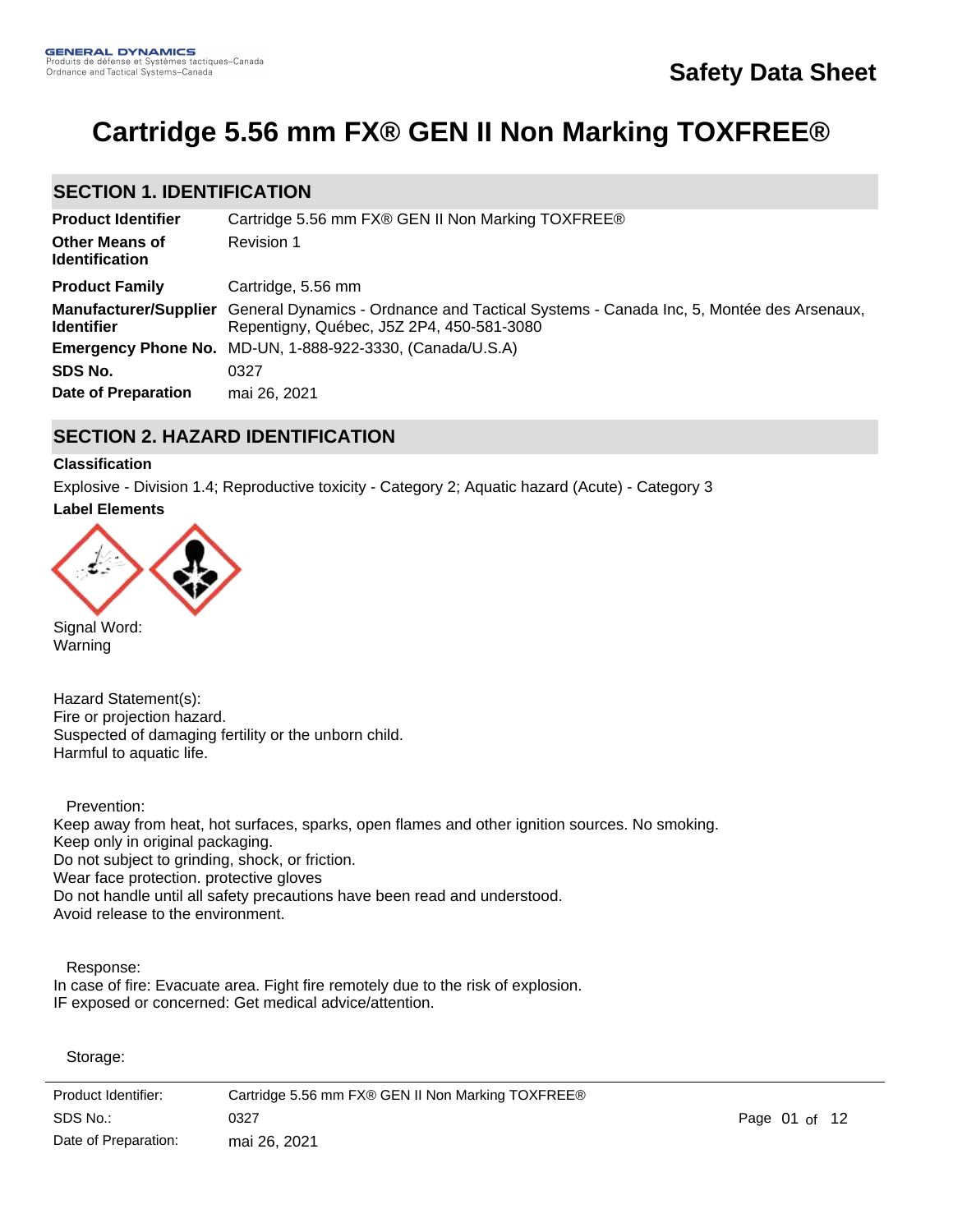Store in accordance with local, regional, national and international regulations. Dispose of contents and container in accordance with local, regional, national and international regulations.

Disposal:

Dispose of contents and container in accordance with local, regional, national and international regulations.

### **Other Hazards**

This product is an explosive article which is composed of a finished cartridge containing various components that are sealed completely within the cartridge. Under normal conditions of handling, no exposure to any of the harmful components inside the cartridge is expected and no health effects are generally expected as supplied. When cartridges are fired, or otherwise discharged, gases, fumes and projectiles may be formed. These gases, fumes and projectiles may contain trace amounts of the components inside the cartridges. These gases, fumes and projectiles may be irritating to the eyes, skin and respiratory tract.

# **SECTION 3. COMPOSITION/INFORMATION ON INGREDIENTS**

| <b>CAS No.</b> | $\frac{9}{6}$ | <b>Other Identifiers</b> |
|----------------|---------------|--------------------------|
| 7440-50-8      | 45-70         |                          |
| 7440-66-6      | 10-30         |                          |
| 9002-81-7      | 10-30         | Acetal                   |
| 87-31-0        | trace         | <b>DDNP</b>              |
| 9003-07-0      | $0.1 - 1$     | PP                       |
| 9004-70-0      | $0.1 - 1$     | <b>NC</b>                |
| 7757-79-1      | trace         |                          |
| 55-63-0        | trace         | <b>NG</b>                |
| 1304-76-3      | $0.1 - 1$     |                          |
| 54410-57-0     | trace         |                          |
| 85-98-3        | trace         |                          |
| 122-39-4       | trace         |                          |
| 7782-42-5      | trace         |                          |
| 84-74-2        | trace         |                          |
|                | trace         |                          |
| 8050-09-7      | trace         |                          |
| 86-30-6        | trace         |                          |
| 7778-80-5      | trace         |                          |
| 471-34-1       | trace         |                          |
| 7429-90-5      | trace         |                          |
| 121-14-2       | trace         | <b>DNT</b>               |
| 13114-72-2     | trace         |                          |
| 141-78-6       | trace         |                          |
| 18282-10-5     | trace         |                          |
| 7440-69-9      | trace         |                          |
| 78-11-5        | trace         | <b>PETN</b>              |
|                |               |                          |

#### **Notes**

Concentrations listed above are the final concentration in the complete finished cartridge. The exact concentration of ingredients has been withheld as a trade secret.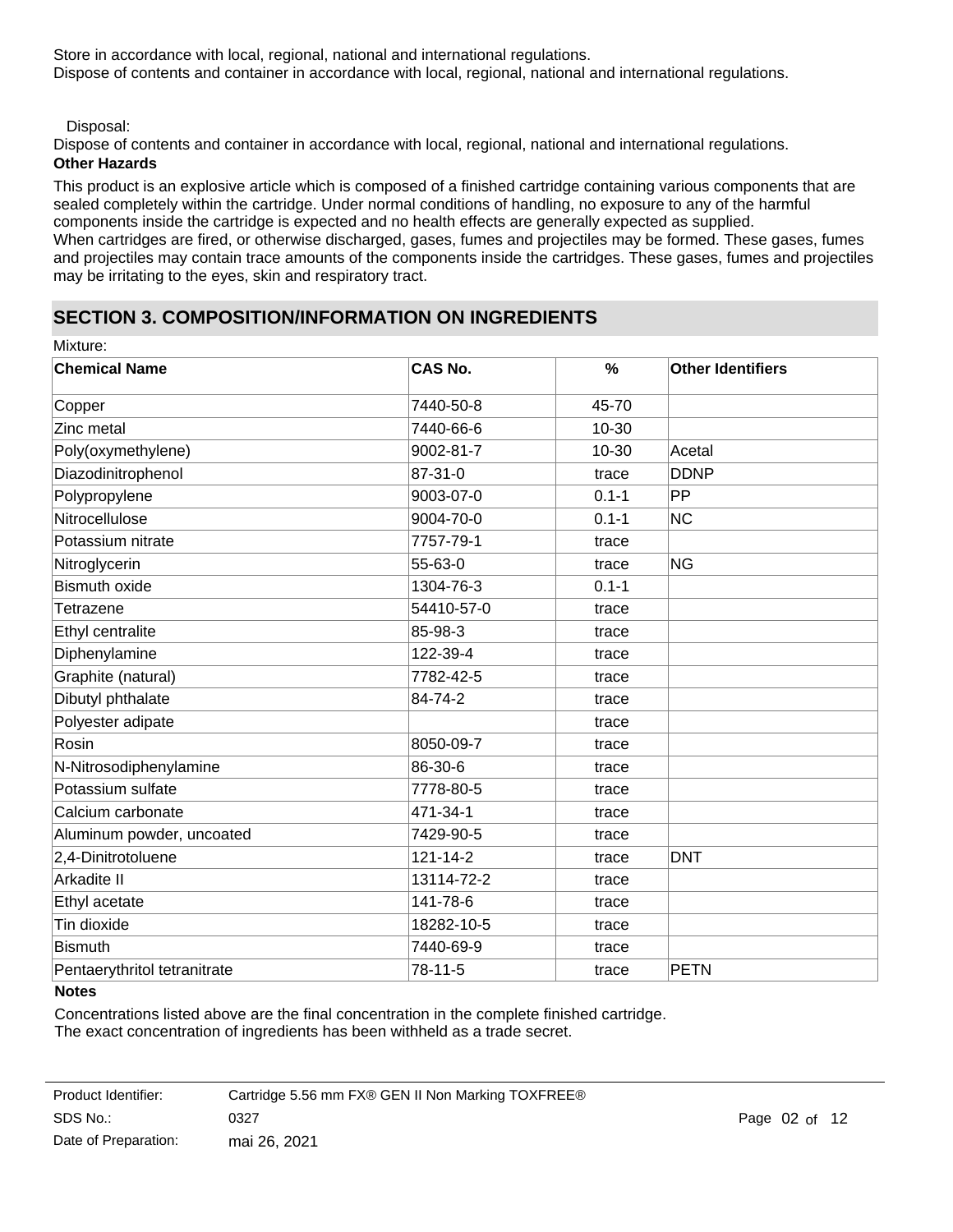# **SECTION 4. FIRST-AID MEASURES**

#### **First-aid Measures**

### **Inhalation**

None required under normal conditions.

If projectiles are fired, or otherwise discharged, the following treatment may be necessary:

Move to fresh air.

Get medical advice or attention if you feel unwell or are concerned.

### **Skin Contact**

None required under normal conditions.

If cartridges are fired, or otherwise discharged, the following treatment may be necessary:

Immediately wash gently and thoroughly with lukewarm, gently flowing water and mild soap for 15-20 minutes. If exposed or concerned, get medical advice or attention.

### **Eye Contact**

None required under normal conditions.

If cartridges are fired, or otherwise discharged, the following treatment may be necessary:

Immediately rinse the contaminated eye(s) with lukewarm, gently flowing water for 15-20 minutes, while holding the eyelid(s) open.

If eye irritation persists, get medical advice or attention.

### **Ingestion**

None required under normal conditions.

Not expected, based upon the current form of the product.

### **Most Important Symptoms and Effects, Acute and Delayed**

If cartridges are fired, or otherwise discharged, gases, fumes and projections may be formed. These gases, fumes and projections may contain trace amounts of the components inside the cartridges. These gases, fumes and projections may be irritating to the eyes skin and respiratory tract.

### **Immediate Medical Attention and Special Treatment**

### **Target Organs**

If fired different decomposition product could have effects on: digestive system, respiratory system, nervous system.

#### **Special Instructions**

Treat symptomatically.

# **SECTION 5. FIRE-FIGHTING MEASURES**

#### **Extinguishing Media**

#### **Suitable Extinguishing Media**

Explosive product: do not fight the fire.

If fire has not reached explosives:

Use flooding quantities of water or other suitable extinguishing agent. Carbon dioxide, dry chemical powder or appropriate foam.

#### **Unsuitable Extinguishing Media**

None known.

### **Specific Hazards Arising from the Product**

Can ignite if strongly heated.

Can be ignited by static discharge.

Ignites readily. When ignited burns vigorously and persistently.

Heating may cause a fire or explosion.

Explosive; fire, blast or projection hazard.

In a fire, the following hazardous materials may be generated: very toxic carbon monoxide, carbon dioxide; nitrogen oxides; corrosive sulfur oxides.

### **Special Protective Equipment and Precautions for Fire-fighters**

| Product Identifier:  | Cartridge 5.56 mm FX® GEN II Non Marking TOXFREE® |                   |  |
|----------------------|---------------------------------------------------|-------------------|--|
| SDS No.:             | 0327                                              | Page $03$ of $12$ |  |
| Date of Preparation: | mai 26, 2021                                      |                   |  |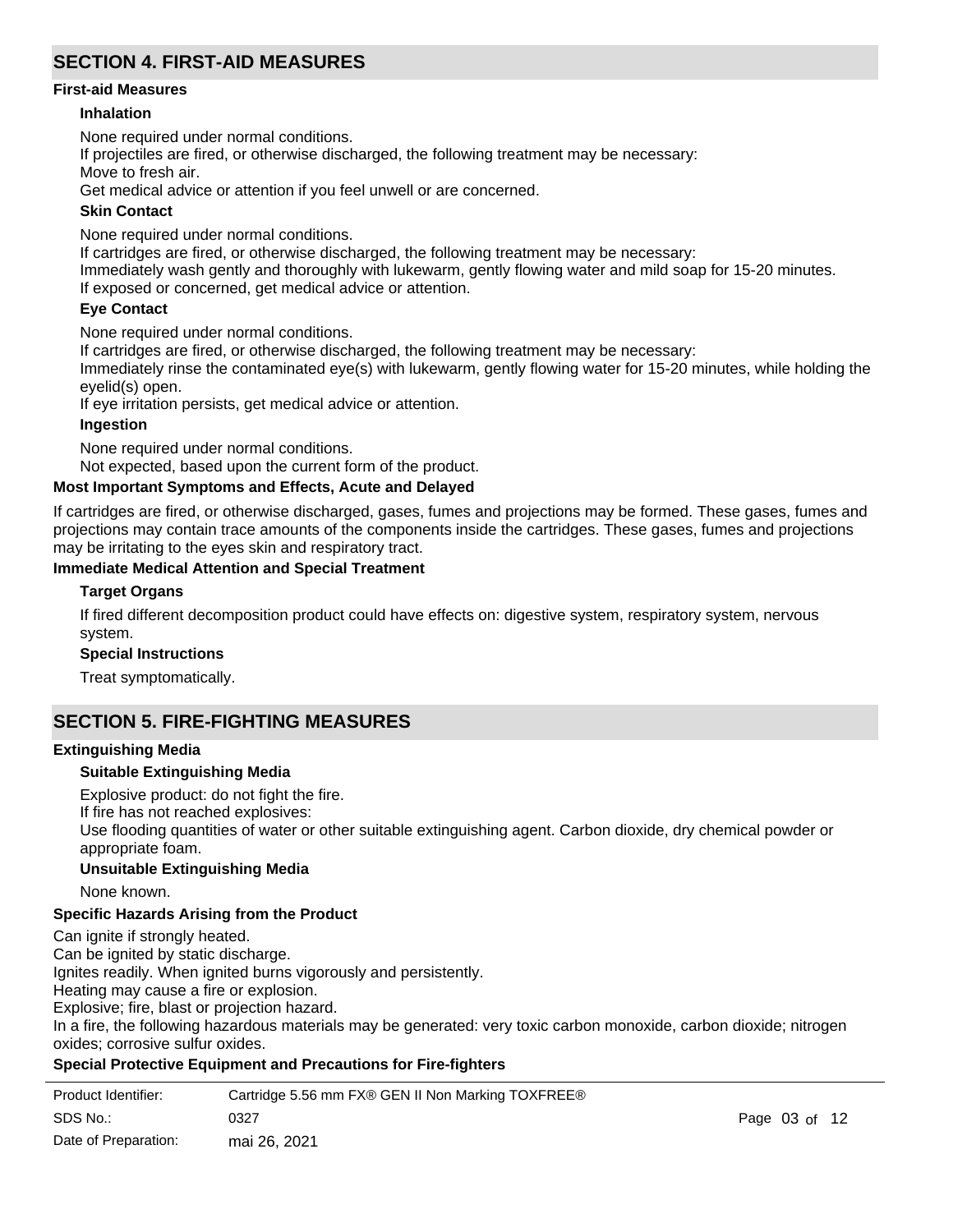Do not fight fire when fire reaches explosives. Risk of explosion. Evacuate area.

Fight fire from a safe distance or a protected location.

Review Section 6 (Accidental Release Measures) for important information on responding to leaks/spills.

Cargo Fires: Packages bearing the 1.4 label or packages containing material classified as 1.4 are designed or packaged in such manner that when involved in a fire, may burn vigorously with localized detonations and projection of fragments.

Effects are usually confined to immediate vicinity of packages.

If fire threatens cargo area containing packages bearing the 1.4 label or packages containing material classified as 1.4, consider isolating at least 15 meters ( 50 feet) in all directions. Fight fire with normal precautions from a reasonable distance.

Tire or vehicle fires: Use plenty of water - FLOOD it! If water is not available, use CO2, dry chemical or dirt. Fire-fighters may enter the area if positive pressure SCBA and full Bunker Gear is worn.

# **SECTION 6. ACCIDENTAL RELEASE MEASURES**

# **Personal Precautions, Protective Equipment, and Emergency Procedures**

Evacuate the area immediately. Isolate the hazard area. Keep out unnecessary and unprotected personnel. Use the personal protective equipment recommended in Section 8 of this safety data sheet.

Eliminate all ignition sources. Use grounded, explosion-proof equipment.

### **Environmental Precautions**

If the spill is inside a building, prevent product from entering drains, ventilation systems and confined areas. Do not allow into any sewer, on the ground or into any waterway.

It is good practice to prevent releases into the environment.

# **Methods and Materials for Containment and Cleaning Up**

Handle spilled products carefully. Do not subject product to mechanical shock. Remove all sources of ignition.Ventilate the area.

For solid, intact cartridges: pick up and arrange disposal.

If loose powder is present: dissolve with alcohol, wipe off with rag

If spill occurs in an area where there is a fire burning: EVACUATE area. Refer to section 5.

All equipment used when handling the product must be grounded. Do not touch or walk through spilled material. Do not operate radio transmitters within 100 meters (330 feet) of electric detonators. Pick up and arrange disposal without creating dust.

### **Other Information**

Contact supplier, local fire and emergency services for help.

Report spills to local health, safety and environmental authorities, as required.

# **SECTION 7. HANDLING AND STORAGE**

# **Precautions for Safe Handling**

Eliminate heat and ignition sources such as sparks, open flames, hot surfaces and static discharge. Post "No Smoking" signs.

Electrically bond and ground equipment. Ground clips must contact bare metal.

Avoid shock, friction or impact. Do not skid, drag or drop containers.

Only use where there is adequate ventilation.

Wear personal protective equipment to avoid direct contact with this chemical.

Disassembly/assembly operations shall be conducted only by experienced personnel qualified to perform the task.

Follow appropriate explosive safety requirements. Local ordinances may apply.

### **Conditions for Safe Storage**

Store in an area that is: cool, temperature-controlled, well-ventilated, out of direct sunlight and away from heat and ignition sources. No smoking in the area.

Storage area should be clearly identified, clear of obstruction and accessible only to trained and authorized personnel. Store in the original, labelled, shipping container.

| Product Identifier:  | Cartridge 5.56 mm FX® GEN II Non Marking TOXFREE® |                   |  |
|----------------------|---------------------------------------------------|-------------------|--|
| SDS No.:             | 0327                                              | Page $04$ of $12$ |  |
| Date of Preparation: | mai 26, 2021                                      |                   |  |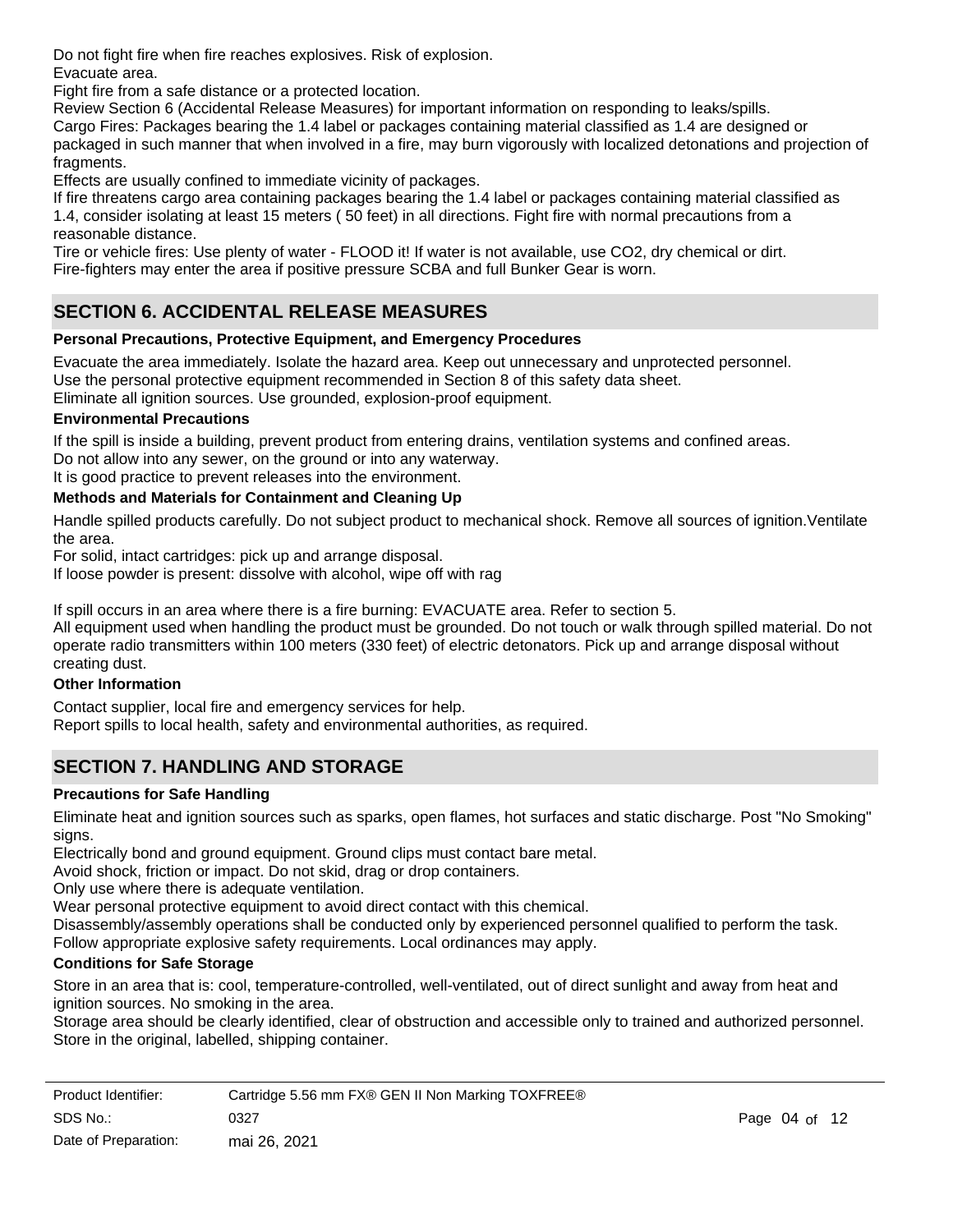# **SECTION 8. EXPOSURE CONTROLS/PERSONAL PROTECTION**

### **Control Parameters**

|                              | <b>ACGIH® TLV®</b> |                 | <b>OSHA PEL</b>  |                 |  |
|------------------------------|--------------------|-----------------|------------------|-----------------|--|
| <b>Chemical Name</b>         | <b>TWA</b>         | STEL [C]        | <b>TWA</b>       | <b>STEL</b>     |  |
| Copper                       | 1 $mg/m3$          | Not established | $0.1$ mg/m $3$   | Not established |  |
| Zinc metal                   | Not established    | Not established | Not established  | Not established |  |
| Diazodinitrophenol           | Not established    | Not established | Not established  | Not established |  |
| Tetrazene                    | Not established    | Not established | Not established  | Not established |  |
| Polypropylene                | Not established    | Not established | Not established  | Not established |  |
| Poly(oxymethylene)           | Not established    | Not established | $5 \text{ mg/m}$ | Not established |  |
| Nitrocellulose               | Not established    | Not established | Not established  | Not established |  |
| Potassium nitrate            | Not established    | Not established | Not established  | Not established |  |
| Nitroglycerin                | 0.05 ppm Skin      | Not established | 0.1 mg/m3 Skin   | Not established |  |
| Ethyl centralite             | Not established    | Not established | Not established  | Not established |  |
| Diphenylamine                | 10 mg/m3           | Not established | 10 mg/m3         | Not established |  |
| Graphite (natural)           | $2$ mg/m $3$       | Not established | 2.5 mg/m3        | Not established |  |
| Dibutyl phthalate            | $5$ mg/m $3$       | Not established | $5$ mg/m $3$     | Not established |  |
| Polyester adipate            | Not established    | Not established | Not established  | Not established |  |
| Rosin                        | Not established    | Not established | Not established  | Not established |  |
| N-Nitrosodiphenylamine       | Not established    | Not established | Not established  | Not established |  |
| Potassium sulfate            | Not established    | Not established | Not established  | Not established |  |
| Calcium carbonate            | Not established    | Not established | 15 mg/m3         | Not established |  |
| Aluminum powder, uncoated    | 1 mg/m3 A4         | Not established | $5$ mg/m $3$     | Not established |  |
| 2,4-Dinitrotoluene           | 0.2 mg/m3 A3 Skin  | Not established | Not established  | Not established |  |
| Arkadite II                  | Not established    | Not established | Not established  | Not established |  |
| Ethyl acetate                | 400 ppm            | Not established | 400 ppm          | Not established |  |
| Tin dioxide                  | Not established    | Not established | 2 mg/m $3$       | Not established |  |
| <b>Bismuth</b>               | Not established    | Not established | Not established  | Not established |  |
| <b>Bismuth oxide</b>         | Not established    | Not established | Not established  | Not established |  |
| Pentaerythritol tetranitrate | Not established    | Not established | Not established  | Not established |  |

#### **Appropriate Engineering Controls**

General ventilation is usually adequate.

Do not allow product to accumulate in the air in work or storage areas, or in confined spaces.

#### **Individual Protection Measures**

### **Eye/Face Protection**

Safety glasses with side shields should be used with this product. If necessary, refer to U.S. OSHA 29 1310.133 or Canadian CSA Standard Z94.3-02.

### **Skin Protection**

Not required, if used as directed. Prevent skin contact.

#### **Respiratory Protection**

Not normally required if product is used as directed. Use a NIOSH approved dust respirator if dust levels exceed exposure limits.

# **SECTION 9. PHYSICAL AND CHEMICAL PROPERTIES**

# **Basic Physical and Chemical Properties**

| Product Identifier:  | Cartridge 5.56 mm FX® GEN II Non Marking TOXFREE® |
|----------------------|---------------------------------------------------|
| SDS No.:             | 0327                                              |
| Date of Preparation: | mai 26, 2021                                      |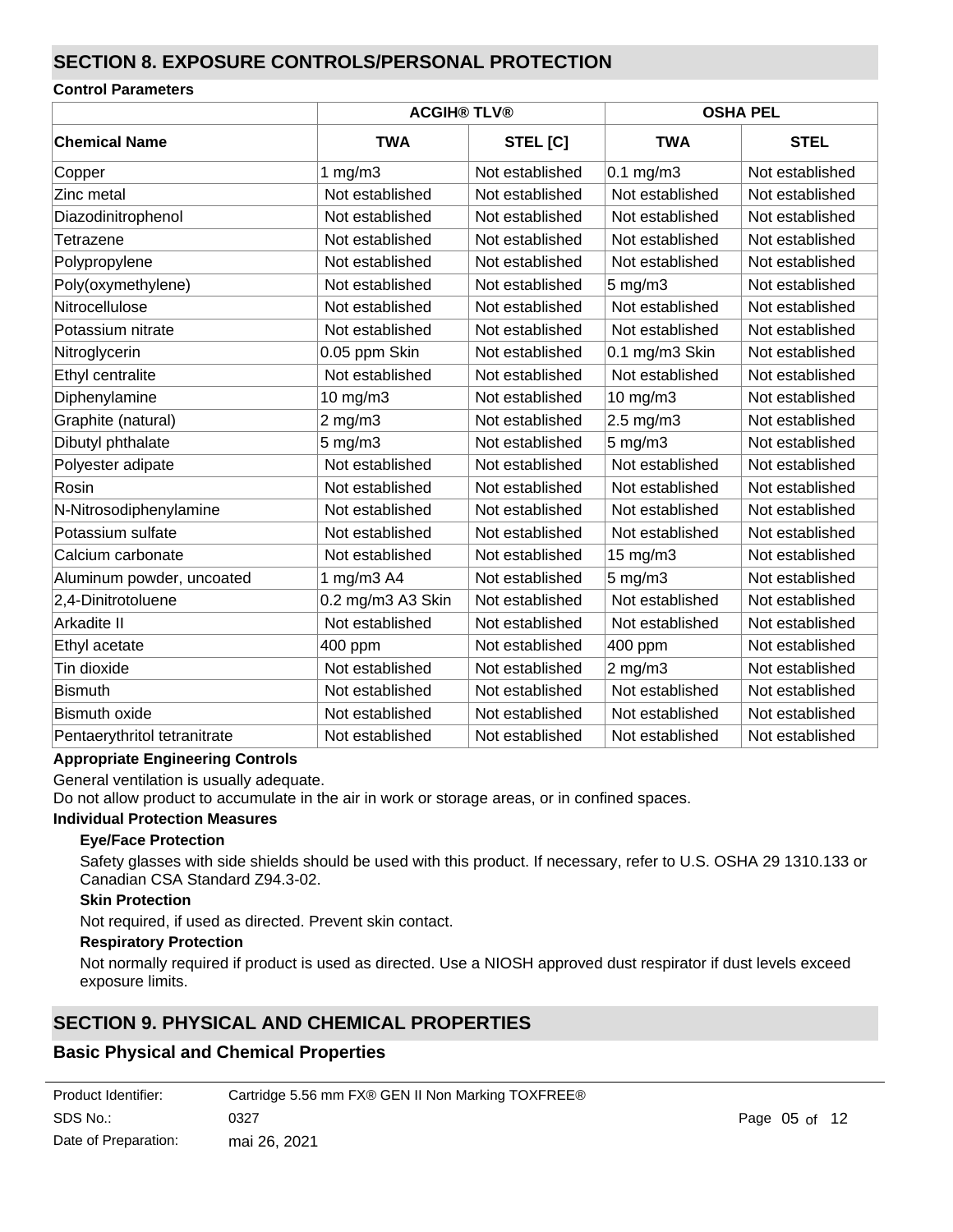| Odour                                                        | Odourless                                           |
|--------------------------------------------------------------|-----------------------------------------------------|
| <b>Melting Point/Freezing Point</b>                          | Not applicable (melting); Not applicable (freezing) |
| <b>Initial Boiling Point/Range</b>                           | Not applicable                                      |
| <b>Flash Point</b>                                           | Not applicable                                      |
| <b>Evaporation Rate</b>                                      | Not applicable                                      |
| Flammability (solid, gas)                                    | Not applicable                                      |
| <b>Upper/Lower Flammability or</b><br><b>Explosive Limit</b> | Not applicable (upper); Not applicable (lower)      |
| Vapour Density (air = 1)                                     | Not applicable                                      |
| <b>Solubility</b>                                            | Insoluble in water                                  |
| <b>Auto-ignition Temperature</b>                             | $>= 120 °C (248 °F)$ (Tetrazene)                    |
| <b>Decomposition Temperature</b>                             | Not applicable                                      |
| <b>Other Information</b>                                     |                                                     |
| <b>Physical State</b>                                        | Solid                                               |
| <b>Molecular Formula</b>                                     | Not applicable                                      |
| <b>Critical Temperature</b>                                  | $>= 120 °C (248 °F)$ (Tetrazene)                    |
|                                                              |                                                     |

# **SECTION 10. STABILITY AND REACTIVITY**

### **Reactivity**

Not reactive under normal conditions of use. Heating may cause a fire or explosion. Explosive; fire, blast or projection hazard. Sensitive to mechanical impact.

# **Chemical Stability**

#### Normally stable.

#### **Possibility of Hazardous Reactions**

None expected under normal conditions of storage and use.

#### **Conditions to Avoid**

May igniter if primer is struck. Mechanical shock or impact. Friction. Open flames, sparks, static discharge, heat and other ignition sources. Temperatures above 120.0 °C (248.0 °F)

### **Incompatible Materials**

Oils, acids, alkalis, ammonium salts, ammonia and other corrosives materials.

### **Hazardous Decomposition Products**

Very toxic carbon monoxide, carbon dioxide.

Corrosive, oxidizing nitrogen oxides.

Corrosive sulfur oxides.

Decomposes in the presence of heat. May produce metal oxides and fumes.

# **SECTION 11. TOXICOLOGICAL INFORMATION**

The following hazards are not expected to be present unless the product is fired or otherwise discharged so that gases, fumes and/or projections are created.

Normal handling and shipping should not cause exposure to these hazards.

### **Likely Routes of Exposure**

Inhalation; skin contact; eye contact; ingestion.

### **Acute Toxicity**

| <b>Chemical Name</b> |                                    | <b>LC50</b>                                       | LD50 (oral)        | LD50 (dermal) |               |  |
|----------------------|------------------------------------|---------------------------------------------------|--------------------|---------------|---------------|--|
| Copper               | 413 mg/kg (mouse)<br>Not available |                                                   | 375 mg/kg (rabbit) |               |               |  |
| Product Identifier:  |                                    | Cartridge 5.56 mm FX® GEN II Non Marking TOXFREE® |                    |               |               |  |
| SDS No.:             | 0327                               |                                                   |                    |               | Page 06 of 12 |  |
| Date of Preparation: |                                    | mai 26, 2021                                      |                    |               |               |  |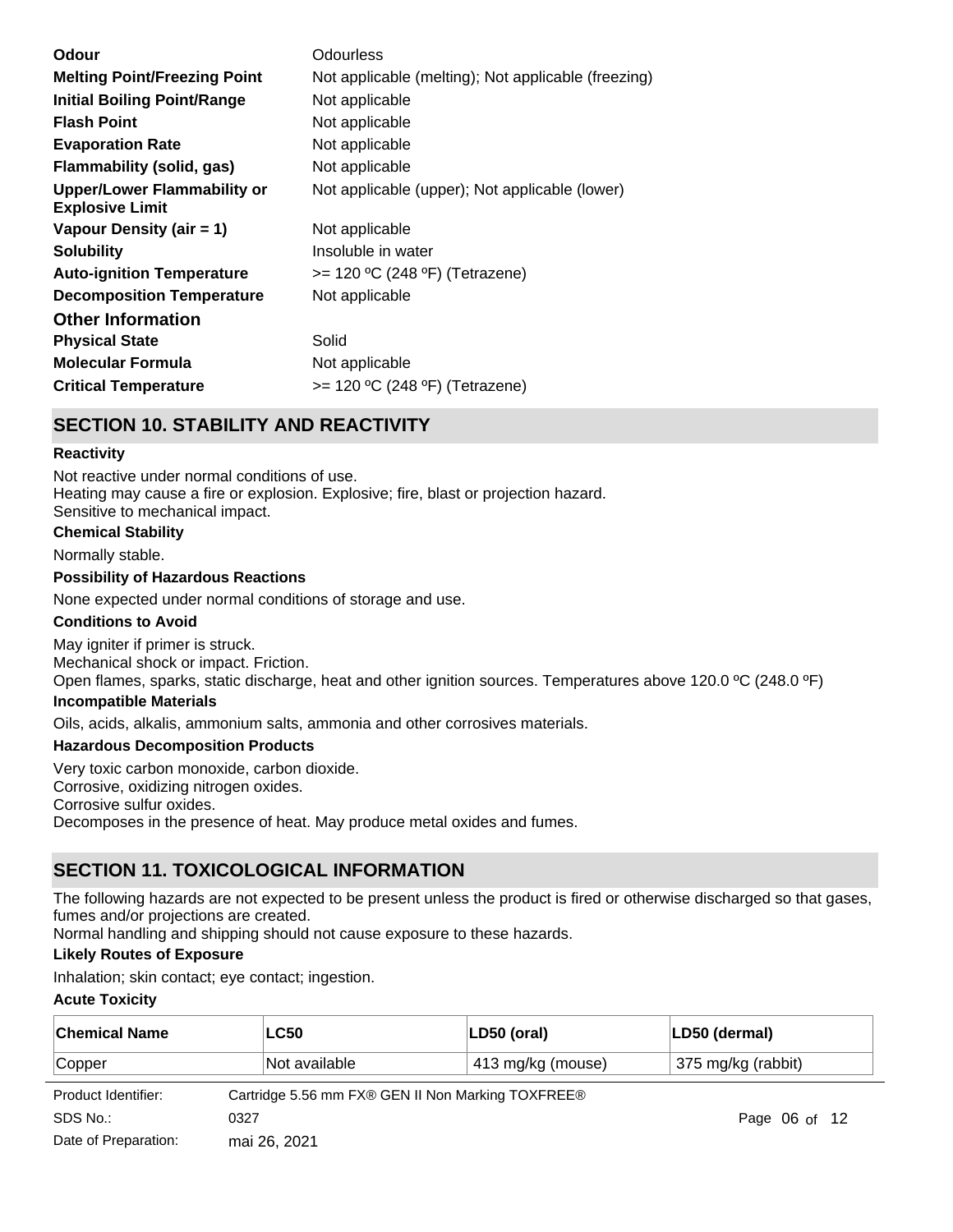| Zinc metal                   | Not available                                  | 630 mg/kg              | Not available               |
|------------------------------|------------------------------------------------|------------------------|-----------------------------|
| Diazodinitrophenol           | Not available                                  | Not available          | Not available               |
| Tetrazene                    | Not available                                  | $\sim$ 1000-3000 mg/kg | Not available               |
| Polypropylene                | Not available                                  | > 8000 mg/kg (rat)     | Not available               |
| Poly(oxymethylene)           | > 22000 mg/m3 (rat)                            | > 11000 mg/kg (rat)    | Not available               |
| Nitrocellulose               | Not available                                  | 5000 mg/kg (rat)       | Not available               |
| Potassium nitrate            | Not available                                  | 3015 mg/kg (rat)       | Not available               |
| Nitroglycerin                | Not available                                  | 105 mg/kg (rat)        | > 280 mg/kg (rabbit)        |
| Ethyl centralite             | Not available                                  | 2750 mg/kg (rat)       | Not available               |
| Diphenylamine                | Not available                                  | 1120 mg/kg (rat)       | $>$ 5000 mg/kg (rabbit)     |
| Graphite (natural)           | $> 64$ mg/L (rat)                              | > 10000 mg/kg (rat)    | Not available               |
| Dibutyl phthalate            | 12500 mg/m3 (mouse)<br>(4-hour exposure)       | 8000 mg/kg (rat)       | 4200 mg/kg (rabbit) 90 days |
| Polyester adipate            | Not available                                  | Not available          | Not available               |
| Rosin                        | 110 mg/m $3$ (rat)                             | 7600 mg/kg (rat)       | Not available               |
| N-Nitrosodiphenylamine       | Not available                                  | 1825 mg/kg (rat)       | > 7940 mg/kg (rabbit)       |
| Potassium sulfate            | Not available                                  | 6600 mg/kg (mouse)     | Not available               |
| Calcium carbonate            | Not available                                  | 6450 mg/kg (rat)       | Not available               |
| Aluminum powder, uncoated    | $> 1000$ mg/m3 (male rat)<br>(4-hour exposure) | Not available          | Not available               |
| 2,4-Dinitrotoluene           | Not available                                  | 400 mg/kg (rat)        | > 2500 mg/kg (rat)          |
| Arkadite II                  | Not available                                  | 2930 mg/kg (rat)       | > 280 mg/kg (rabbit)        |
| Ethyl acetate                | 1500 ppm (mouse) (4-hour<br>exposure)          | 4900 mg/kg (rabbit)    | Not available               |
| Tin dioxide                  | Not available                                  | > 20000 mg/kg (rat)    | Not available               |
| <b>Bismuth</b>               | Not available                                  | 5000 mg/kg             | Not available               |
| <b>Bismuth oxide</b>         | Not available                                  | 4000 mg/kg (rat)       | Not available               |
| Pentaerythritol tetranitrate | Not available                                  | 1660 mg/kg (rat)       | Not available               |

### **Skin Corrosion/Irritation**

After munitions have been fired, dust, vapours and/or fumes may cause irritation.

#### **Serious Eye Damage/Irritation**

After munitions have been fired, dust, vapours and/or fumes may cause irritation.

### **STOT (Specific Target Organ Toxicity) - Single Exposure**

### **Inhalation**

After munitions have been fired, dust, vapours and/or fumes may be irritating to the respiratory system. May cause depression of the central nervous system. (Nitroglycerin). (Ethyl acetate)

Symptoms may include coughing, shortness of breath, difficult breathing and tightness in the chest.

Symptoms may include headache, nausea, dizziness, drowsiness and confusion.

# **Skin Absorption**

After munitions have been fired, dust can be absorbed through the pores if left on the skin.

### **Ingestion**

After munitions have been fired, dust, vapours and/or fumes may be absorbed by the digestive system and be irritating

Can cause effects as described for inhalation.

### **STOT (Specific Target Organ Toxicity) - Repeated Exposure**

May cause effects similar to STOT (Specific Target Organ Toxicity) - Single Exposure, as described above.

| Product Identifier:  | Cartridge 5.56 mm FX® GEN II Non Marking TOXFREE® |               |  |
|----------------------|---------------------------------------------------|---------------|--|
| SDS No.:             | 0327                                              | Page 07 of 12 |  |
| Date of Preparation: | mai 26, 2021                                      |               |  |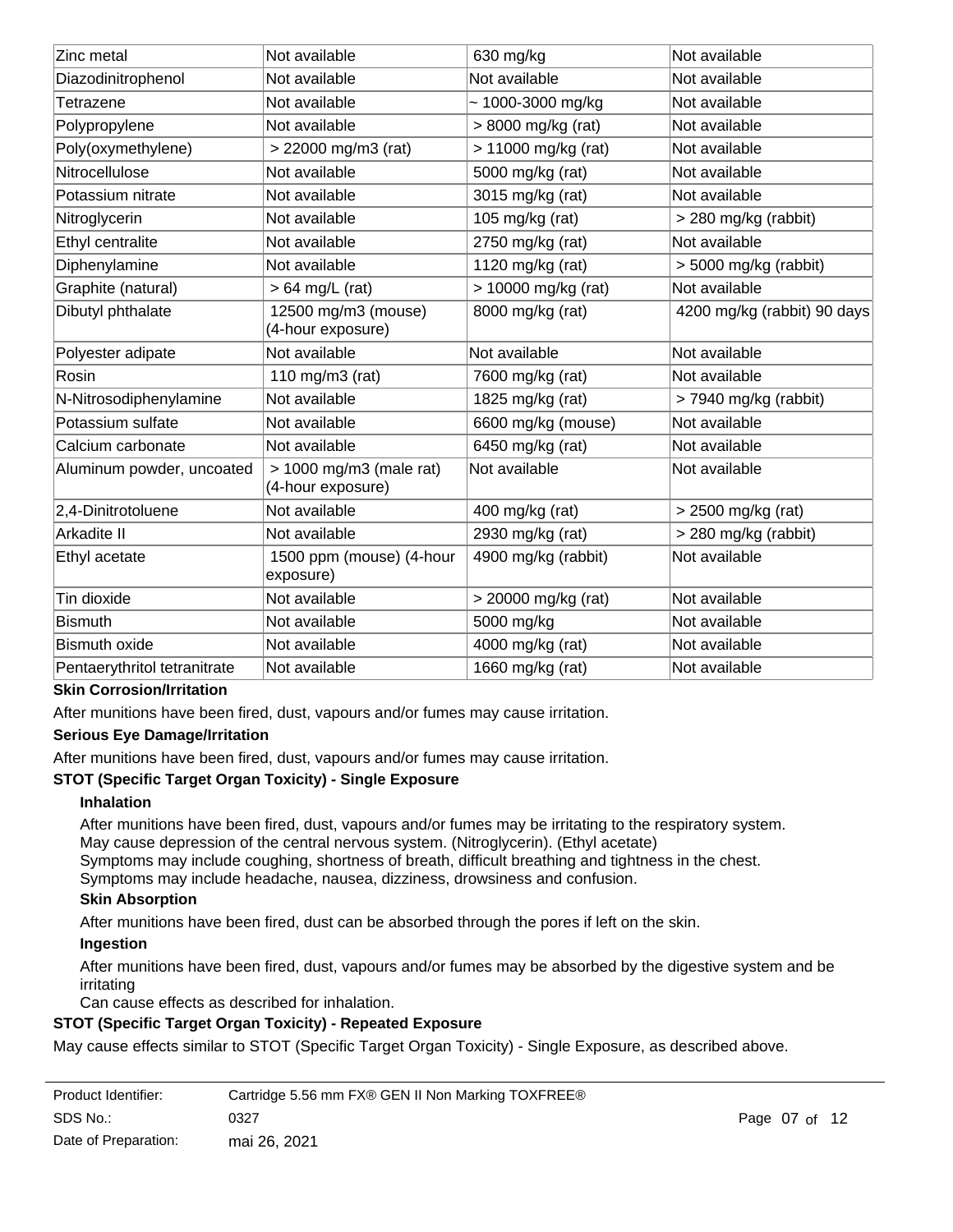# **Respiratory and/or Skin Sensitization**

Not a respiratory sensitizer. Not a skin sensitizer.

### **Carcinogenicity**

| <b>Chemical Name</b>         | <b>IARC</b>       | <b>ACGIH®</b>  | <b>NTP</b>        |
|------------------------------|-------------------|----------------|-------------------|
| Copper                       | <b>Not Listed</b> | Not designated | <b>Not Listed</b> |
| Zinc metal                   | <b>Not Listed</b> | Not designated | Not Listed        |
| Diazodinitrophenol           | Not Listed        | Not designated | <b>Not Listed</b> |
| Tetrazene                    | Not Listed        | Not designated | <b>Not Listed</b> |
| Polypropylene                | Group 3           | Not designated | <b>Not Listed</b> |
| Poly(oxymethylene)           | Not Listed        | Not designated | Not Listed        |
| Nitrocellulose               | Not Listed        | Not designated | <b>Not Listed</b> |
| Potassium nitrate            | Not Listed        | Not designated | <b>Not Listed</b> |
| Nitroglycerin                | <b>Not Listed</b> | Not designated | <b>Not Listed</b> |
| Ethyl centralite             | <b>Not Listed</b> | Not designated | <b>Not Listed</b> |
| Diphenylamine                | <b>Not Listed</b> | A4             | <b>Not Listed</b> |
| Graphite (natural)           | Not Listed        | Not designated | <b>Not Listed</b> |
| Dibutyl phthalate            | <b>Not Listed</b> | Not designated | <b>Not Listed</b> |
| Polyester adipate            | <b>Not Listed</b> | Not designated | <b>Not Listed</b> |
| Rosin                        | <b>Not Listed</b> | Not designated | <b>Not Listed</b> |
| N-Nitrosodiphenylamine       | Group 3           | Not designated | <b>Not Listed</b> |
| Potassium sulfate            | <b>Not Listed</b> | Not designated | <b>Not Listed</b> |
| Calcium carbonate            | <b>Not Listed</b> | Not designated | Not Listed        |
| Aluminum powder, uncoated    | <b>Not Listed</b> | A4             | <b>Not Listed</b> |
| 2,4-Dinitrotoluene           | Group 2B          | A <sub>3</sub> | <b>Not Listed</b> |
| Arkadite II                  | Not Listed        | Not designated | Not Listed        |
| Ethyl acetate                | Not Listed        | Not designated | Not Listed        |
| Tin dioxide                  | Not Listed        | Not designated | Not Listed        |
| <b>Bismuth</b>               | Not Listed        | Not designated | Not Listed        |
| <b>Bismuth oxide</b>         | <b>Not Listed</b> | Not designated | Not Listed        |
| Pentaerythritol tetranitrate | <b>Not Listed</b> | Not designated | Not Listed        |

IARC:

Group 2B – Possibly carcinogenic to humans.

Group 3 – Not classifiable as to its carcinogenicity to humans.

ACGIH®:

A3 – Confirmed animal carcinogen.

A4 – Not classifiable as a human carcinogen.

Key to Abbreviations

ACGIH® = American Conference of Governmental Industrial Hygienists.

IARC = International Agency for Research on Cancer.

NTP = National Toxicology Program.

### **Reproductive Toxicity**

### **Development of Offspring**

May harm the unborn child. (Dibutyl phthalate)

# **Sexual Function and Fertility**

Animal studies show effects on sexual function and/or fertility. (Diphenylamine). (Dibutyl phthalate)

| Product Identifier:  | Cartridge 5.56 mm FX® GEN II Non Marking TOXFREE® |      |
|----------------------|---------------------------------------------------|------|
| SDS No.:             | 0327                                              | Page |
| Date of Preparation: | mai 26, 2021                                      |      |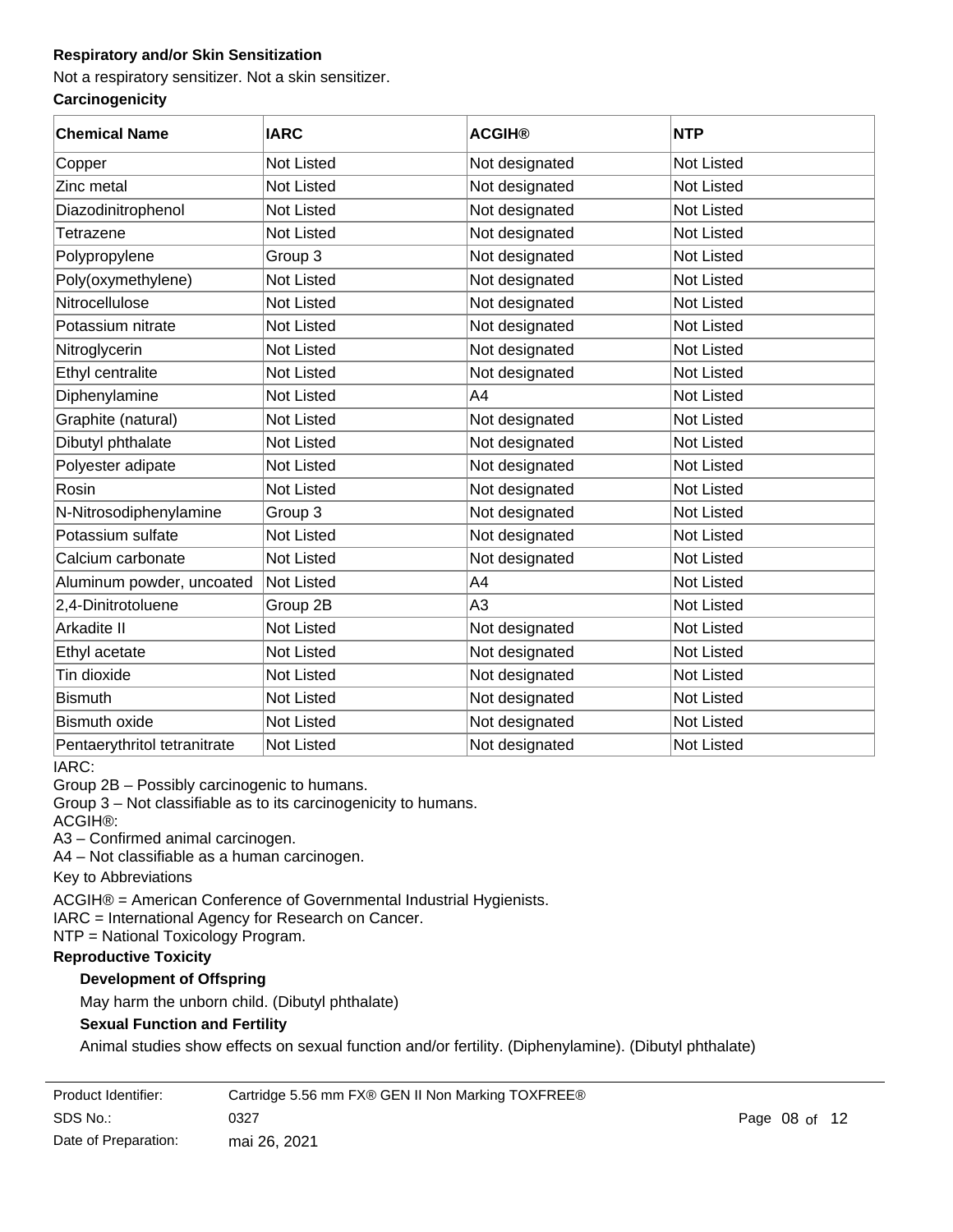# **SECTION 12. ECOLOGICAL INFORMATION**

#### **Ecotoxicity**

Toxic to aquatic life, based on acute toxicity tests. (Copper). (Zinc metal). (Aluminum Powder). (Ethyl centralite). (Nitroglycerin). (Diphenylamine). (Dibutyl phthalate)

# **Acute Aquatic Toxicity**

| <b>Chemical Name</b>   | <b>LC50 Fish</b>                                                             | <b>EC50 Crustacea</b>                                                  | ErC50 Algae                                                                                 |  |
|------------------------|------------------------------------------------------------------------------|------------------------------------------------------------------------|---------------------------------------------------------------------------------------------|--|
| Copper                 | $0.0224$ mg/L<br>(Oncorhynchus mykiss<br>(rainbow trout); 96-hour)           | 0.2 mg/L (Daphnia magna<br>(water flea); 48-hour)                      | Not available                                                                               |  |
| Zinc metal             | 0.450 mg/L (96-hour)                                                         | 0.068 mg/L (Daphnia<br>magna (water flea);<br>48-hour)                 | 0.15 mg/L (72-hour)                                                                         |  |
| Diazodinitrophenol     | Not available                                                                | Not available                                                          | Not available                                                                               |  |
| Tetrazene              | Not available                                                                | Not available                                                          | Not available                                                                               |  |
| Polypropylene          | Not available                                                                | Not available                                                          | Not available                                                                               |  |
| Poly(oxymethylene)     | Not available                                                                | Not available                                                          | Not available                                                                               |  |
| Nitrocellulose         | Not available                                                                | Not available                                                          | 730 mg/L (Selenastrum<br>capricornutum (algae);<br>96-hour)                                 |  |
| Potassium nitrate      | 39 mg/L (Daphnia magna<br>(water flea); 96-hour; fresh<br>water; static)     | Not available                                                          | Not available                                                                               |  |
| Nitroglycerin          | 1.28 mg/L (Lepomis<br>macrochirus (bluegill);<br>96-hour; static)            | Not available                                                          | Not available                                                                               |  |
| Ethyl centralite       | 15.6 mg/L (96-hour; static)                                                  | 14.3 mg/L (Daphnia magna<br>(water flea); 48-hour; static)             | 37.8 mg/L (Desmodesmus<br>subspicatus (algae);<br>72-hour; static)                          |  |
| Diphenylamine          | 3.79 mg/L (Pimephales<br>promelas (fathead minnow);<br>96-hour)              | 0.27-0.36 mg/L (Daphnia<br>magna (water flea);<br>48-hour)             | 0.048 mg/L (Desmodesmus<br>subspicatus (algae);<br>72-hour)                                 |  |
| Graphite (natural)     | > 100 mg/L (96-hour)                                                         | > 100 mg/L (Daphnia<br>magna (water flea);<br>48-hour)                 | $> 100$ mg/L<br>(Pseudokirchneriella<br>subcapitata (algae);<br>72-hour)                    |  |
| Dibutyl phthalate      | 44 mg/L (Lepomis<br>macrochirus (bluegill);<br>96-hour; fresh water; static) | 17 mg/L (Daphnia magna<br>(water flea); fresh water;<br>recirculation) | 25-50 mg/L<br>(Pseudokirchneriella<br>subcapitata (algae);<br>96-hour; fresh water; static) |  |
| Polyester adipate      | Not available                                                                | Not available                                                          | Not available                                                                               |  |
| Rosin                  | 60.3 mg/L (96-hour; static)                                                  | Not available                                                          | Not available                                                                               |  |
| N-Nitrosodiphenylamine | 5.8 mg/L (Lepomis<br>macrochirus (bluegill);<br>96-hour)                     | 7.8 mg/L (Daphnia magna<br>(water flea); 48-hour)                      | Not available                                                                               |  |
| Potassium sulfate      | 680 mg/L (Pimephales<br>promelas (fathead minnow);<br>96-hour)               | Not available                                                          | Not available                                                                               |  |
| Calcium carbonate      | > 56000 mg/L (96-hour;<br>static)                                            | Not available                                                          | Not available                                                                               |  |

**Product Identifier:** SDS No.: Date of Preparation: 0327 Page 09 of 12 mai 26, 2021 Cartridge 5.56 mm FX® GEN II Non Marking TOXFREE®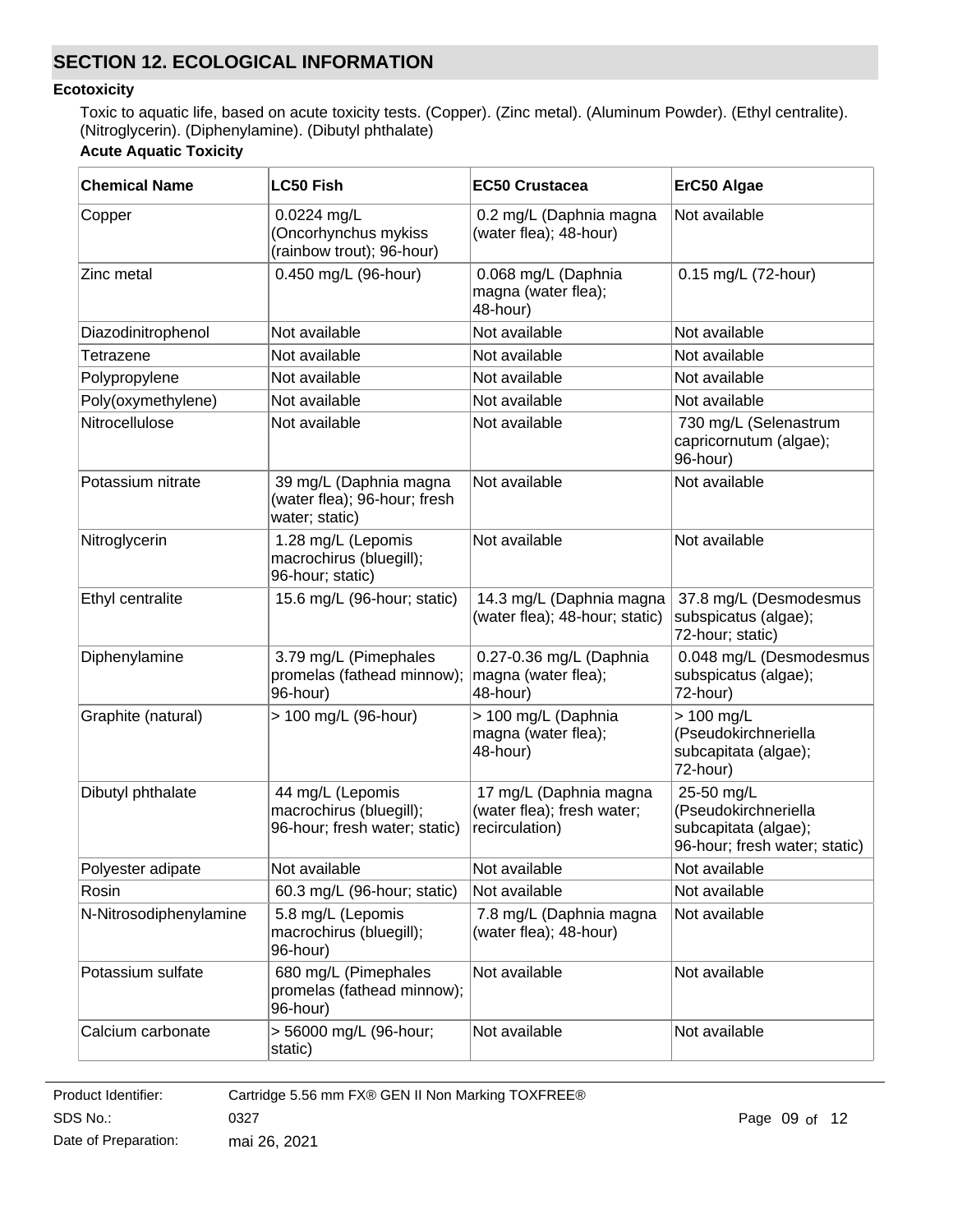| Aluminum powder,<br>uncoated | 0.12 mg/L (Oncorhynchus<br>mykiss (rainbow trout);<br>96-hour; static)                       | Not available                                                                            | Not available                                                                                |
|------------------------------|----------------------------------------------------------------------------------------------|------------------------------------------------------------------------------------------|----------------------------------------------------------------------------------------------|
| 2,4-Dinitrotoluene           | 24.3 mg/L (Pimephales<br>promelas (fathead minnow);<br>96-hour)                              | <= 38 mg/L (Daphnia<br>magna (water flea); fresh<br>water; recirculation)                | 14.3 $mg/L$<br>(Pseudokirchneriella<br>subcapitata (algae);<br>96-hour; fresh water; static) |
| Arkadite II                  | Not available                                                                                | Not available                                                                            | Not available                                                                                |
| Ethyl acetate                | 230 mg/L (Pimephales<br>promelas (fathead minnow);<br>96-hour; fresh water;<br>flow-through) | 2306 mg/L (Daphnia magna)<br>(water flea); 48-hour; fresh<br>water; recirculation)       | 5600 mg/L (Desmodesmus<br>subspicatus (algae);<br>48-hour; fresh water; static)              |
| Tin dioxide                  | Not available                                                                                | Not available                                                                            | Not available                                                                                |
| <b>Bismuth</b>               | Not available                                                                                | > 100 mg/L (Daphnia<br>magna (water flea); 48-hour;<br>static)                           | Not available                                                                                |
| <b>Bismuth oxide</b>         | Not available                                                                                | Not available                                                                            | Not available                                                                                |
| Pentaerythritol tetranitrate | 27000 mg/L (Pimephales<br>promelas (fathead minnow);<br>96-hour; fresh water; static)        | 8500 mg/L (Daphnia magna Not available<br>(water flea); 48-hour; fresh<br>water; static) |                                                                                              |

### **Bioaccumulative Potential**

This product and its degradation products are not known to bioaccumulate.

# **SECTION 13. DISPOSAL CONSIDERATIONS**

#### **Disposal Methods**

The recommended means for disposing of scrap material usually involves demilitarization of detonator assembly (i.e.: separating all explosive elements for individual destruction) it can also be done by open detonation but it is not the preferred way.

Dispose in accordance with all applicable federal, state, provincial and local regulations. Contact your local, state, provincial or federal environmental agency for specific rules.

Dispose of contents and container in accordance with local, regional, national and international regulations. Contact local environmental authorities for approved disposal or recycling methods in your jurisdiction.

# **SECTION 14. TRANSPORT INFORMATION**

| <b>Regulation</b> | UN No. | <b>Proper Shipping Name</b>        | <b>Transport Hazard</b><br>Class(es) | <b>Packing</b><br>Group |
|-------------------|--------|------------------------------------|--------------------------------------|-------------------------|
| Canadian TDG      | UN0012 | Cartridges for weapons, small arms | 1.4S                                 |                         |
| - - - -           | --     | .                                  |                                      |                         |

**Special Precautions** Please note: Avoid shock and friction. Appropriate advice on safety must accompany the package.

**Transport in Bulk According to Annex II of MARPOL 73/78 and the IBC Code** Not applicable

# **SECTION 15. REGULATORY INFORMATION**

### **Safety, Health and Environmental Regulations**

#### **Canada**

### **Domestic Substances List (DSL) / Non-Domestic Substances List (NDSL)**

All ingredients are listed on the DSL or are not required to be listed.

# **CEPA - National Pollutant Release Inventory (NPRI)**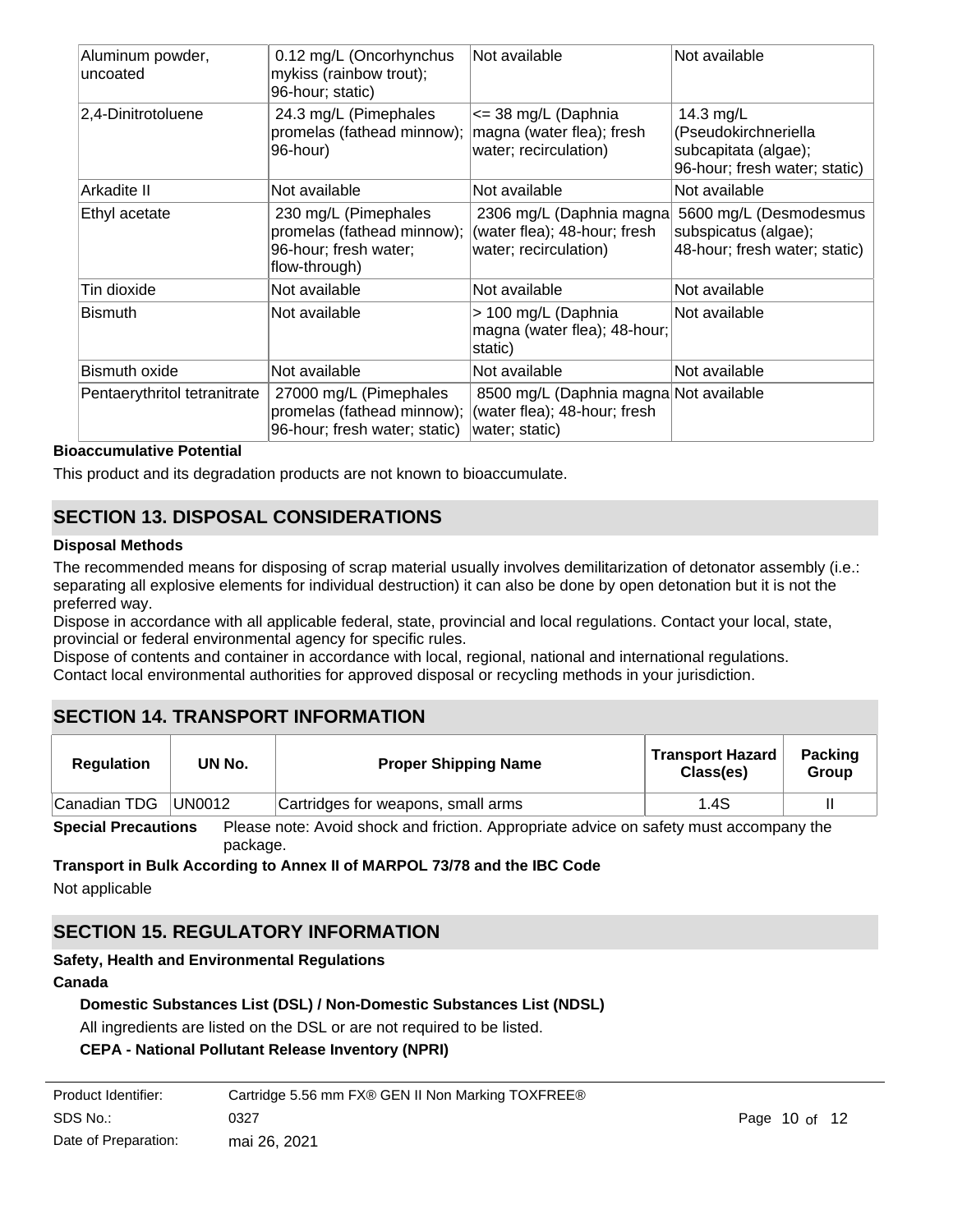Part 1A. (Copper). (Zinc metal). (Potassium nitrate). (Aluminum Powder). (Dibutyl phthalate). (Diphenylamine). (Nitroglycerin). (N-Nitrosodiphenylamine). (2,4-Dinitrotoluene) Part 5. (Ethyl acetate)

# **USA**

# **Toxic Substances Control Act (TSCA) Section 8(b)**

All ingredients are listed on the TSCA Inventory.

# **SECTION 16. OTHER INFORMATION**

| <b>SDS Prepared By</b>                                    | General Dynamics - Ordnance and Tactical Systems - Canada Inc                                                                                                                                                                                                                                                                                                                                                                                                                                                                                                                                                                                                                                                                                                                                                                                                                                                                                             |               |  |
|-----------------------------------------------------------|-----------------------------------------------------------------------------------------------------------------------------------------------------------------------------------------------------------------------------------------------------------------------------------------------------------------------------------------------------------------------------------------------------------------------------------------------------------------------------------------------------------------------------------------------------------------------------------------------------------------------------------------------------------------------------------------------------------------------------------------------------------------------------------------------------------------------------------------------------------------------------------------------------------------------------------------------------------|---------------|--|
| Phone No.                                                 | (450) 581-3080                                                                                                                                                                                                                                                                                                                                                                                                                                                                                                                                                                                                                                                                                                                                                                                                                                                                                                                                            |               |  |
| <b>Date of Preparation</b>                                | mai 26, 2021                                                                                                                                                                                                                                                                                                                                                                                                                                                                                                                                                                                                                                                                                                                                                                                                                                                                                                                                              |               |  |
| Date of Last Revision                                     | novembre 25, 2016                                                                                                                                                                                                                                                                                                                                                                                                                                                                                                                                                                                                                                                                                                                                                                                                                                                                                                                                         |               |  |
| <b>Revision Indicators</b><br><b>Key to Abbreviations</b> | The following SDS content was changed on mai 26, 2021:<br>SECTION 3. COMPOSITION/INFORMATION ON INGREDIENTS;<br>Ingredient Information;<br>SECTION 8. EXPOSURE CONTROLS/PERSONAL PROTECTION;<br>in accordance with changes in section 3<br>SECTION 11. TOXICOLOGICAL INFORMATION;<br>in accordance with changes in section 3<br>SECTION 12. ECOLOGICAL INFORMATION;<br>in accordance with changes in section 3<br>ACGIH® = American Conference of Governmental Industrial Hygienists                                                                                                                                                                                                                                                                                                                                                                                                                                                                      |               |  |
|                                                           | HSDB® = Hazardous Substances Data Bank                                                                                                                                                                                                                                                                                                                                                                                                                                                                                                                                                                                                                                                                                                                                                                                                                                                                                                                    |               |  |
|                                                           | IARC = International Agency for Research on Cancer                                                                                                                                                                                                                                                                                                                                                                                                                                                                                                                                                                                                                                                                                                                                                                                                                                                                                                        |               |  |
|                                                           | NIOSH = National Institute for Occupational Safety and Health                                                                                                                                                                                                                                                                                                                                                                                                                                                                                                                                                                                                                                                                                                                                                                                                                                                                                             |               |  |
|                                                           | NTP = National Toxicology Program                                                                                                                                                                                                                                                                                                                                                                                                                                                                                                                                                                                                                                                                                                                                                                                                                                                                                                                         |               |  |
|                                                           | OSHA = US Occupational Safety and Health Administration                                                                                                                                                                                                                                                                                                                                                                                                                                                                                                                                                                                                                                                                                                                                                                                                                                                                                                   |               |  |
|                                                           | RTECS® = Registry of Toxic Effects of Chemical Substances                                                                                                                                                                                                                                                                                                                                                                                                                                                                                                                                                                                                                                                                                                                                                                                                                                                                                                 |               |  |
| <b>References</b>                                         | $Inh = Inhalation$<br>$LC = Lethal$ Concentration<br>$LD = Lethal Doese$<br>EPA = Environmental Protection Agency<br>PEL = Permissible exposure limit<br>SDS = Safety Data Sheet / Material Safety Data Sheet<br>STEL = Short Term Exposure Limit<br>TDG = Canadian Transportation of Dangerous Goods Act & Regulations<br>TLV = Threshold Limit Values<br>TWA = Time Weighted Average<br>WHMIS = Workplace Hazardous Materials Identification System<br>$N/Ap = Not Applicable$<br>CHEMINFO database. Canadian Centre for Occupational Health and Safety (CCOHS).<br>HSDB® database. US National Library of Medicine. Available from Canadian Centre for<br>Occupational Health and Safety (CCOHS).<br>NIOSH Pocket Guide database. National Institute for Occupational Safety and Health.<br>Available from Canadian Centre for Occupational Health and Safety (CCOHS).<br>Registry of Toxic Effects of Chemical Substances (RTECS®) database. Dassault |               |  |
| Product Identifier:<br>SDS No.:<br>Date of Preparation:   | Cartridge 5.56 mm FX® GEN II Non Marking TOXFREE®<br>0327<br>mai 26, 2021                                                                                                                                                                                                                                                                                                                                                                                                                                                                                                                                                                                                                                                                                                                                                                                                                                                                                 | Page 11 of 12 |  |